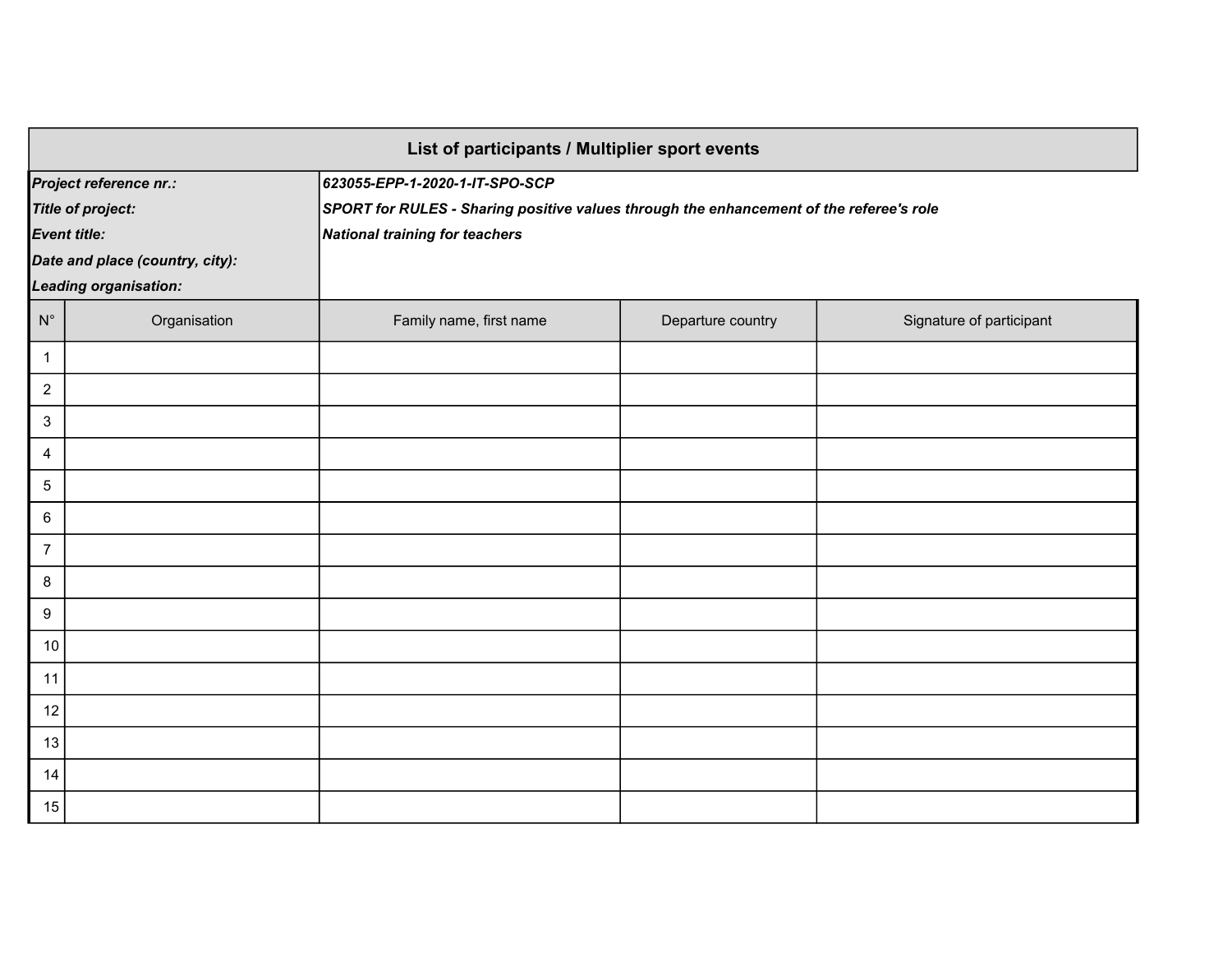| List of participants / Multiplier sport events |                                 |                                                                                         |                   |                          |  |
|------------------------------------------------|---------------------------------|-----------------------------------------------------------------------------------------|-------------------|--------------------------|--|
| Project reference nr.:                         |                                 | 623055-EPP-1-2020-1-IT-SPO-SCP                                                          |                   |                          |  |
| <b>Title of project:</b>                       |                                 | SPORT for RULES - Sharing positive values through the enhancement of the referee's role |                   |                          |  |
| <b>Event title:</b>                            |                                 | National training for teachers                                                          |                   |                          |  |
|                                                | Date and place (country, city): |                                                                                         |                   |                          |  |
|                                                | <b>Leading organisation:</b>    |                                                                                         |                   |                          |  |
| $\mathsf{N}^\circ$                             | Organisation                    | Family name, first name                                                                 | Departure country | Signature of participant |  |
| 16                                             |                                 |                                                                                         |                   |                          |  |
| 17                                             |                                 |                                                                                         |                   |                          |  |
| 18                                             |                                 |                                                                                         |                   |                          |  |
| 19                                             |                                 |                                                                                         |                   |                          |  |
| 20                                             |                                 |                                                                                         |                   |                          |  |
| 21                                             |                                 |                                                                                         |                   |                          |  |
| 22                                             |                                 |                                                                                         |                   |                          |  |
| 23                                             |                                 |                                                                                         |                   |                          |  |
| 24                                             |                                 |                                                                                         |                   |                          |  |
| 25                                             |                                 |                                                                                         |                   |                          |  |
| 26                                             |                                 |                                                                                         |                   |                          |  |
| 27                                             |                                 |                                                                                         |                   |                          |  |
| 28                                             |                                 |                                                                                         |                   |                          |  |
| 29                                             |                                 |                                                                                         |                   |                          |  |
| 30                                             |                                 |                                                                                         |                   |                          |  |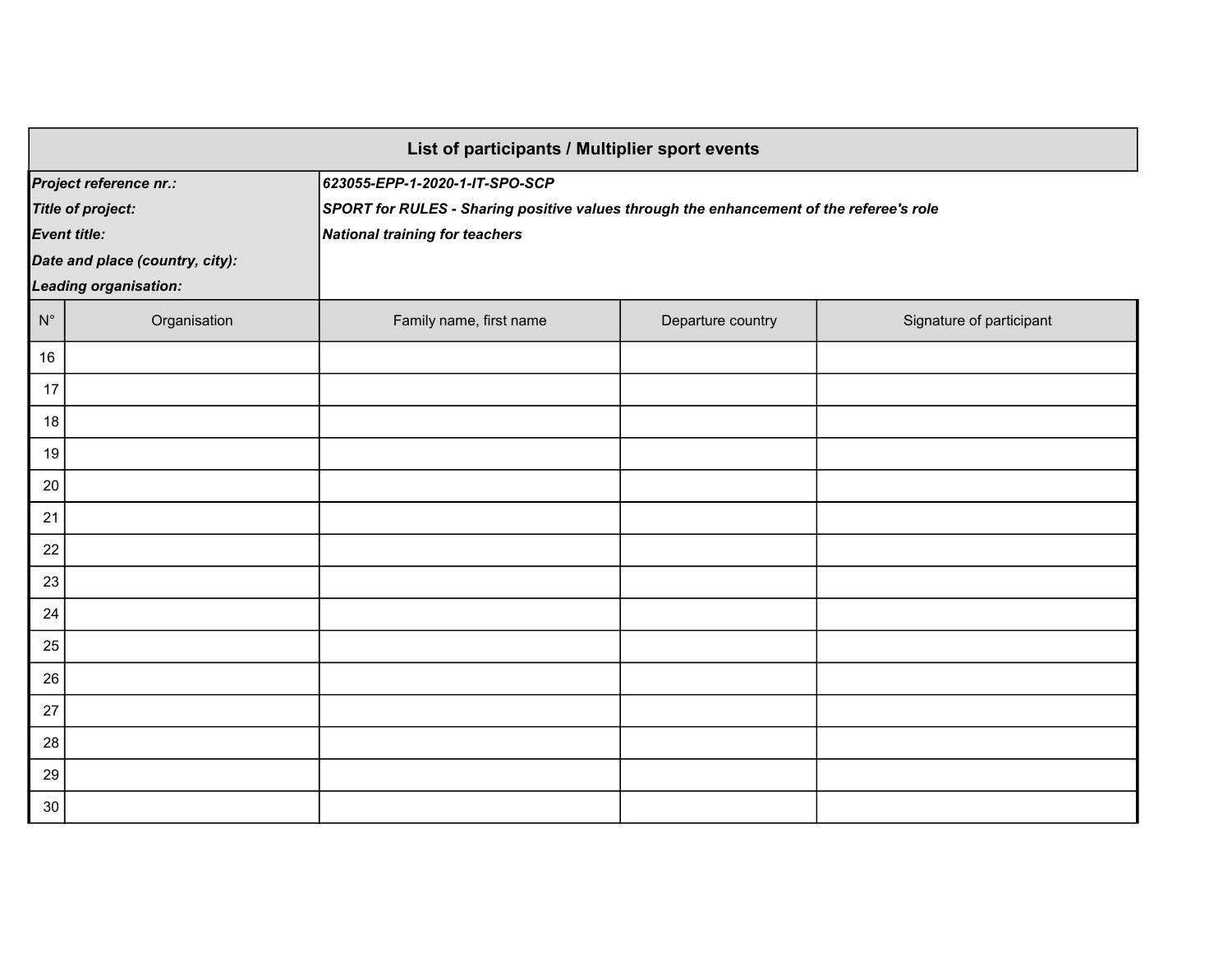| List of participants / Multiplier sport events |                                 |                                                                                         |                   |                          |  |
|------------------------------------------------|---------------------------------|-----------------------------------------------------------------------------------------|-------------------|--------------------------|--|
| Project reference nr.:                         |                                 | 623055-EPP-1-2020-1-IT-SPO-SCP                                                          |                   |                          |  |
| <b>Title of project:</b>                       |                                 | SPORT for RULES - Sharing positive values through the enhancement of the referee's role |                   |                          |  |
|                                                | <b>Event title:</b>             | National training for teachers                                                          |                   |                          |  |
|                                                | Date and place (country, city): |                                                                                         |                   |                          |  |
|                                                | <b>Leading organisation:</b>    |                                                                                         |                   |                          |  |
| $\mathsf{N}^\circ$                             | Organisation                    | Family name, first name                                                                 | Departure country | Signature of participant |  |
| 31                                             |                                 |                                                                                         |                   |                          |  |
| 32                                             |                                 |                                                                                         |                   |                          |  |
| 33                                             |                                 |                                                                                         |                   |                          |  |
| 34                                             |                                 |                                                                                         |                   |                          |  |
| 35                                             |                                 |                                                                                         |                   |                          |  |
| 36                                             |                                 |                                                                                         |                   |                          |  |
| 37                                             |                                 |                                                                                         |                   |                          |  |
| 38                                             |                                 |                                                                                         |                   |                          |  |
| 39                                             |                                 |                                                                                         |                   |                          |  |
| 40                                             |                                 |                                                                                         |                   |                          |  |
| 41                                             |                                 |                                                                                         |                   |                          |  |
| 42                                             |                                 |                                                                                         |                   |                          |  |
| 43                                             |                                 |                                                                                         |                   |                          |  |
| 44                                             |                                 |                                                                                         |                   |                          |  |
| 45                                             |                                 |                                                                                         |                   |                          |  |